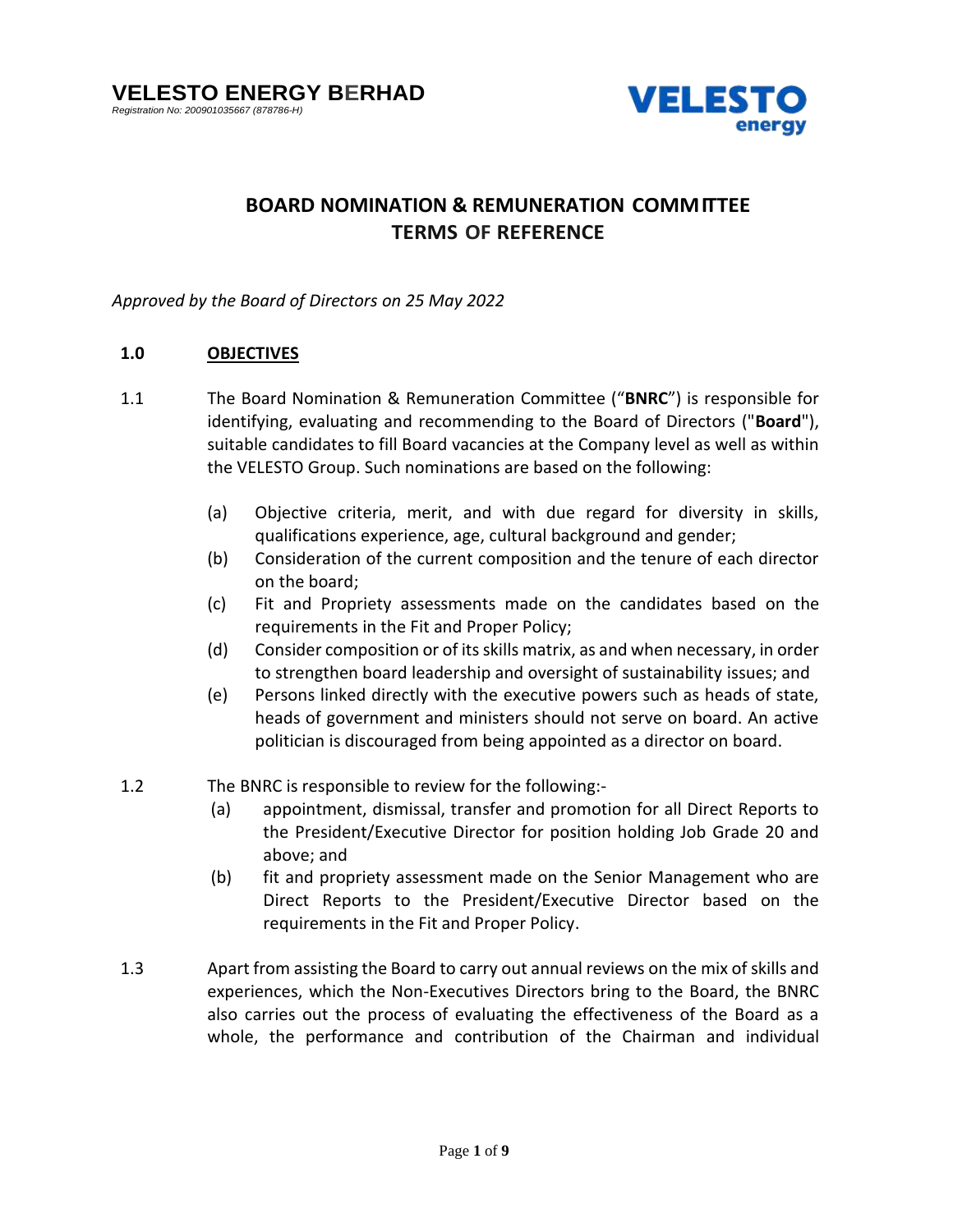

Directors, including Independent Non-Executive Directors, as well as the President of the Company, and to identify areas for improvement.

1.4 The BNRC administers VELESTO Employees' Share Option Scheme ("**Scheme**") in accordance with the rules, terms and conditions of the Scheme ("**By-Laws**") as approved by shareholders of the Company.

## **2.0 SIZE AND COMPOSITION**

- 2.1 The BNRC comprises of a minimum four (4) members, all of which shall be Non-Executive Directors with a majority being Independent Non-Executive Director ("**INED**").
- 2.2 Board members who are shareholders or representing the shareholders should abstain from voting at general meetings to approve their fees. Similarly, Executive Directors should not be involved in deciding their own remuneration.

## **3.0 CHAIRMAN**

- 3.1 The Chairman of the BNRC shall be an INED.
- 3.2 The Chairman of the BNRC is not the Chairman of the Board.
- 3.3 The Chairman of the BNRC shall lead the succession planning, appointment and re-election of Board members, including the future Chairman and President / Executive Director and lead the annual review of the Board effectiveness, ensuring that the performance of each individual Director and Chairman of the board are independently assessed.

## **4.0 FUNCTIONS**

4.1 The functions and duties of the BNRC shall include the following:-

## 4.1.1 **Nomination**

(a) To identify and recommend to the Board, nominee(s) to fill board positions for VELESTO, its subsidiaries and associated companies, whether to be filled by Board members, major shareholders or the Management. Consideration for identification shall include nominee's character, integrity, experience, competence, time availability and commitment to serve the board effectively, his/her existing board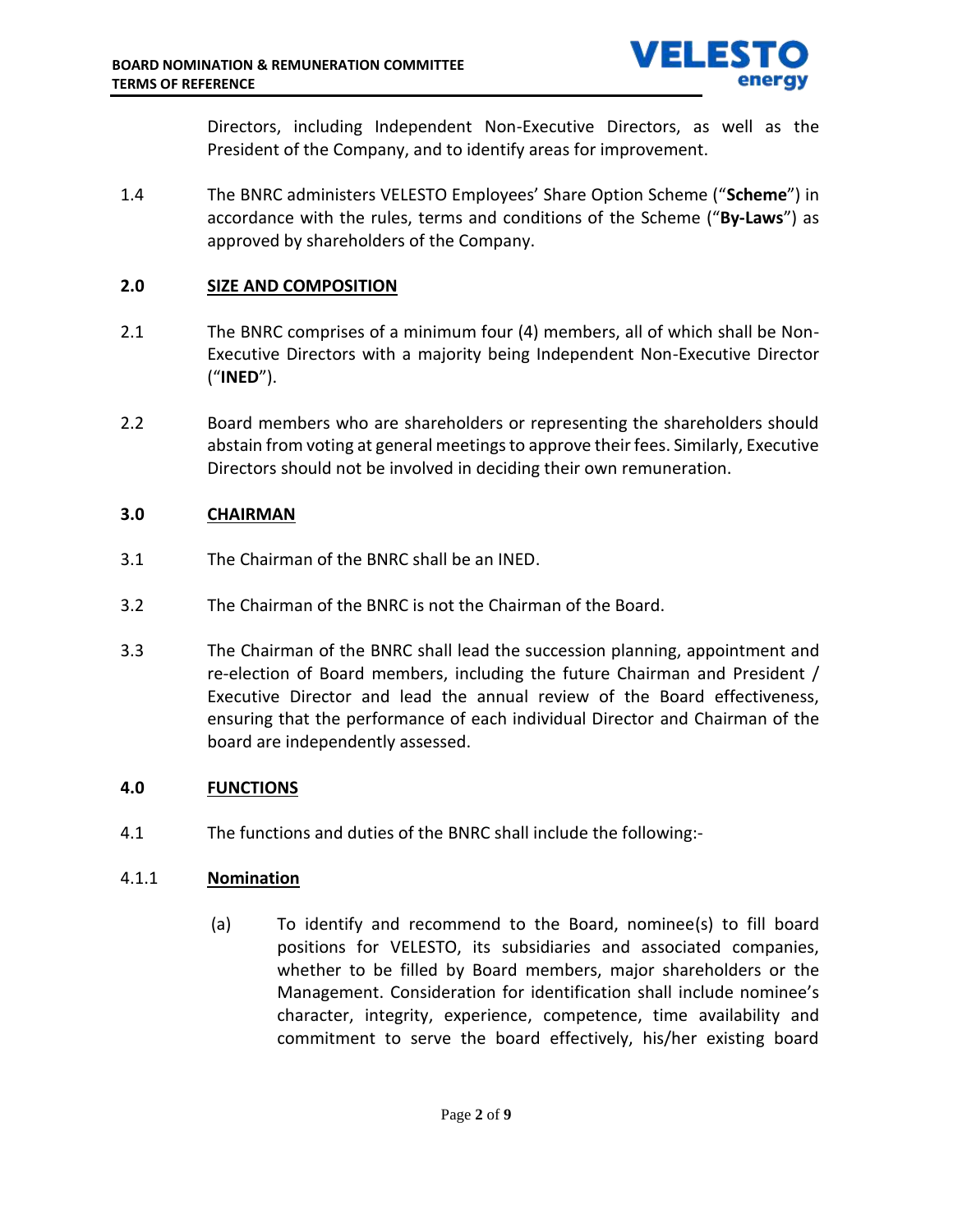

positions held, including on boards of non-listed companies, and any information on his/her integrity and governance practices.

- (b) The selection of candidates may come on recommendations by any existing Board members, Management or major shareholders.
- (c) BNRC may also consider appointing an independent party or source out to third party in identifying suitably qualified candidates.
- (d) If the selection of candidate was solely based on recommendations made by existing Board members, Management or major shareholders, BNRC should explain why other sources were not used.
- (e) For appointment of Independent Non-Executive Director, the Independent Test shall be conducted prior for the appointment, i.e. whether the candidate:-
	- is independent of the Management, free from any businesses or other relationship which could interfere with the exercise of independent judgement or ability to act in the best interest of the Company;
	- within the last two (2) years, is not an officer of the Company or its related corporation;
	- is not a major shareholder;
	- is not a family member of the Executive Director, officer or major shareholders of the Company;
	- is not a nominee of any Director or major shareholder; or
	- has either been engaged as advisor by the Company nor is a Partner, Director or major shareholders of a firm/corporation which provides professional advisory services to the Company.
- (f) The tenure of an Independent Director shall not exceed a cumulative term limit of nine (9) years.
- (g) In addition to the above, the BNRC also evaluates and make recommendations to the Board, on:-
	- Directors to fill seats on Board Committees;
	- Oversight and plans for succession for President /Executive Director and other Direct Reports to the President/ Executive Director for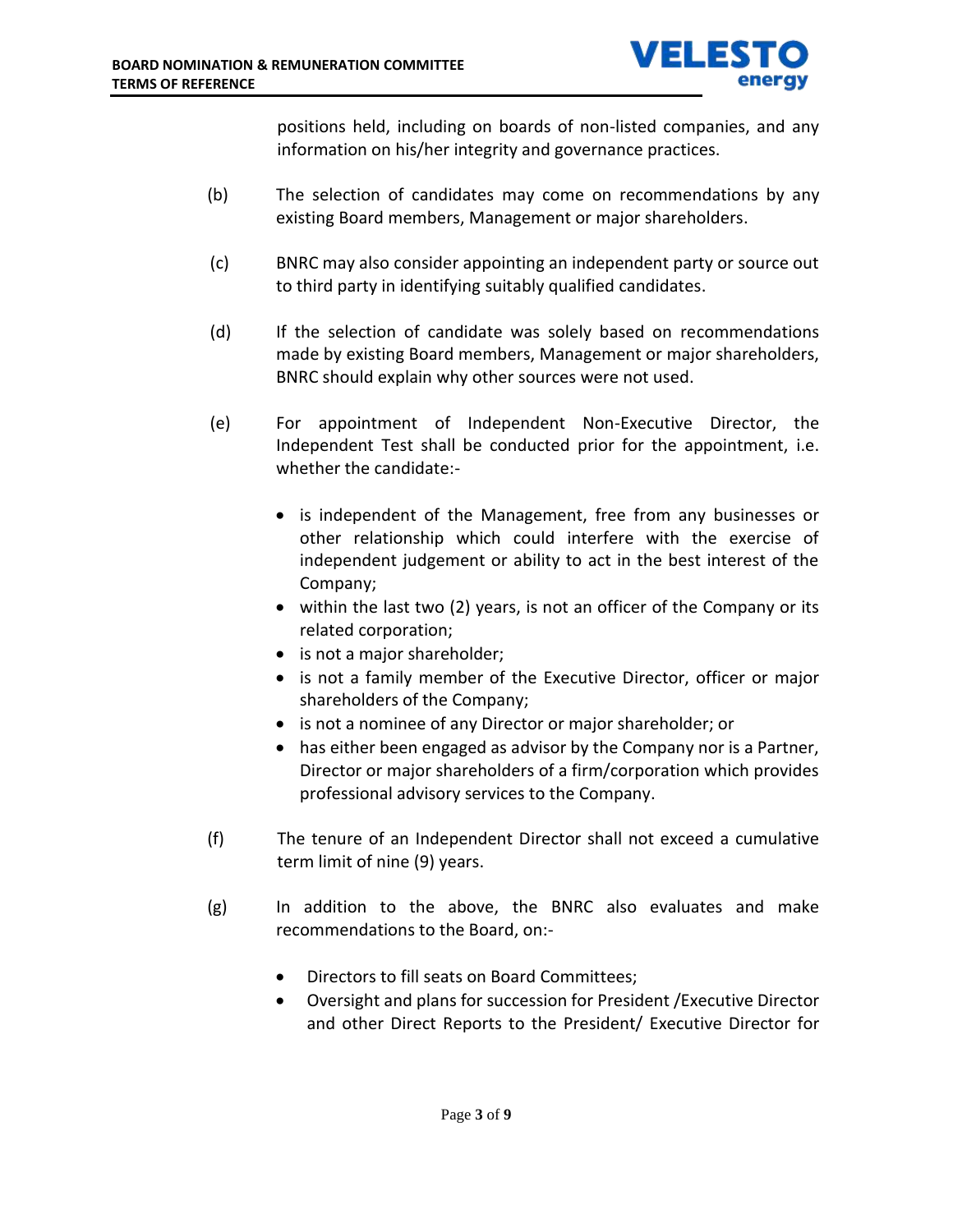

holding positions Job Grade 20 and above, Company Secretary, Head of Internal Audit and Head of Integrity Governance Unit;

- Approval and/or Performance Assessment including recommendations for the monetary and/or non-monetary incentive quantum for all Direct Reports to the President /Executive Director for position holding Job Grade 20 and above;
- The review of the following based on the requirements in the Fit and Proper Policy, provisions of the Constitution of VELESTO Group and in compliance with the regulations of the Main Market Listing Requirements of Bursa Malaysia Securities Berhad ("**MMLR**"), recommendation under any applicable legislation and the Malaysian Code of Corporate Governance ("**MCCG**"):
	- i. re-appointment of Non-Executive and Executive Directors retiring by rotation; and
	- ii. the review of the re-appointment of Non-Executive Directors at the conclusion of a specified term of office.
- (h) To review and assess annually and recommend to the Board on the structure, size, tenure, directorships, balance and composition of the Board and Committee including the required mix of skills and experiences, care competencies, fitness and propriety criteria which the Directors should bring to the Board and other qualities to function effectively and efficiently. The BNRC should review the overall composition with at least 30% women directors sits on Board.
- (i) To carry out the annual process for evaluating the effectiveness of the Board as a whole, the performance and contribution of the Chairman and individual Directors, including Independent Non-Executive Directors, as well as the President of VELESTO, and to identify areas for improvement. The performance evaluations shall include performance review to address the Group's material sustainability risks and opportunities.

The board may engage independent experts at least every three years, to facilitate objective and candid board evaluations.

(j) In reviewing the performance of the Board as a whole and the contribution of the Chairman and individual Directors, performance is assessed and measured against, amongst others, the Group's strategic plan, principal duties expected of the Board, the Chairman and individual Directors, obligations to support the Management, available expertise, governance factors, commitment, knowledge of the industry,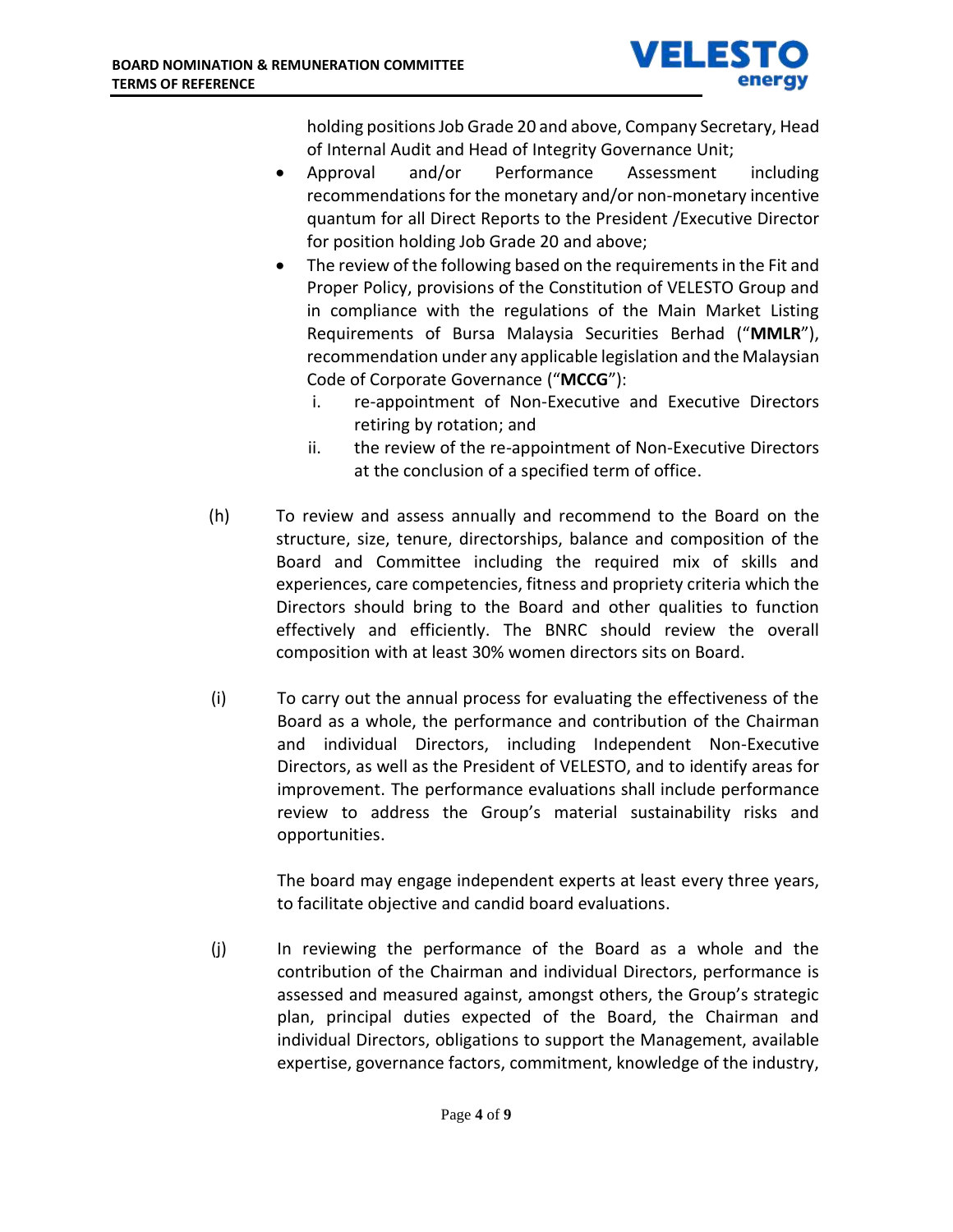

and team contribution. Board self-assessment allows the Board to collectively identify opportunities to improve processes.

- (k) To review the term of office and performance of the Board Audit Committee ("BAC") and each of its members annually to determine whether the BAC and members have carried out their duties pursuant to the Terms of Reference.
- (l) The evaluation process takes into account whether:-
	- adequate time has been allocated by Non-Executive Directors on matters pertaining to the VELESTO Group's operations;
	- full consideration to succession planning has been given, taking into account challenges and opportunities facing VELESTO, and the skills and expertise needed on the Board in the future;
	- review of the structure, size and composition (including skills, knowledge and experiences) of the Board has been undertaken and changes recommended, where necessary; and
	- review of the leadership needs of the VELESTO Group, executive and non-executive, has been undertaken to ensure continued ability to compete effectively in the market place.
- (m) To review the Management's proposals for the appointment, promotion, transfer or dismissal of all Direct Reports to the President/Executive Director for position holding Job Grade 20 and above and the Company Secretary.

## 4.1.1.1 **Selection Process**

The following selection process applies:-

- (a) Potential candidates are referred to the BNRC for consideration and recommendation to the Board;
- (b) The BNRC will determine appropriate means for seeking additional candidates, including engagement of outside consultants to assist the BNRC in the identification of candidates;
- (c) Shareholders who wish to suggest candidates should submit their suggestions in writing to the Chairman of the Board, the Chairman of the BNRC, President, or Company Secretary, providing relevant information about the candidates;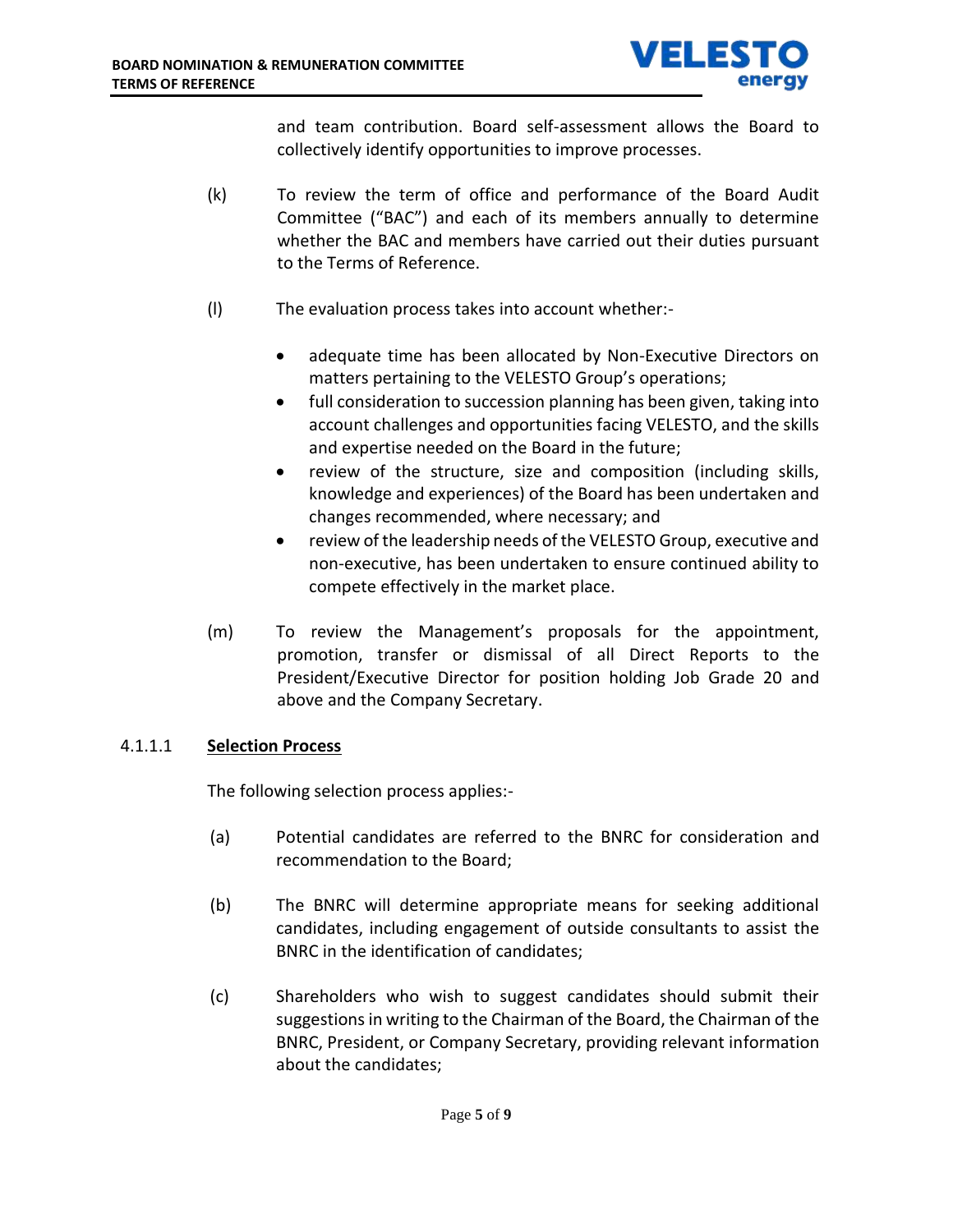

- (d) The BNRC shall decide and assess based on the Fit and Proper Policy on the appropriate means for the review and recommend for approval to the Board of individual candidates. In the event of a vacancy, the BNRC members shall initiate efforts to identify appropriate candidates;
- (e) In formulating its recommendation, the BNRC will consider not only the findings and conclusions of its evaluation process, but also the current composition of the Board, the attributes and qualifications that should be represented on the Board and whether the candidate can provide such additional attributes, capabilities or qualifications.

## 4.1.2 **Remuneration**

- (a) To review and recommend to the Board of Directors of VELESTO, the remuneration of all Direct Reports to the President/Executive Director for position holding Job Grade 20 and above and the Company Secretary, including the extension of service and compensation and benefits package of such executives who have attained the retirement age of 60 years.
- (b) The Board has in place policies and procedures to determine the remuneration of Directors and Senior Management, which takes into account the demands, complexities and performance of the Company as well as skills and experiences required. The policies and procedures are periodically reviewed and made available on the Company's website.
- (c) To ensure that a strong link is maintained between the level of remuneration and individual performance against the performance of the Group and the achievement of the organisation targets as the performance-related elements of remuneration setting forms a significant proportion of the total remuneration package of the Executive Director.
- (d) To ensure that the remuneration and incentives for Independent Directors do not conflict with their obligation to bring objectivity and independent judgment on matters discussed at Board meetings.
- (e) To recommend to the Board after reviewing the Management's proposals on:
	- framework of remuneration for Directors, covering fees, allowances and benefits-in-kind in their work as Directors of all Boards and Committees;
	- overall annual salary increment guidelines/limits for all staff, if any;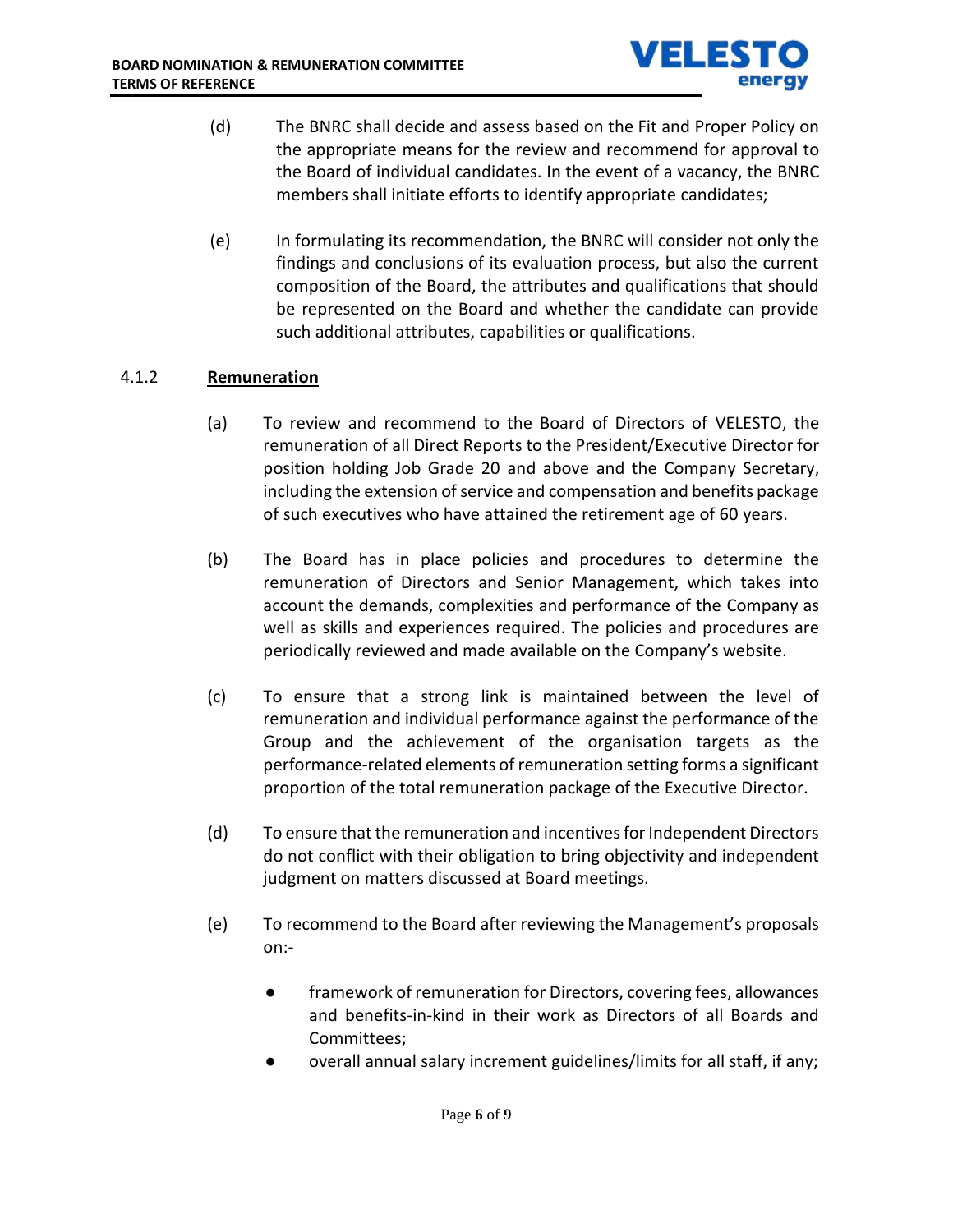

- annual bonus limits/guidelines;
- ex-gratia for staff; if any and
- remuneration benefits and other terms and conditions of employment, which have to be introduced as part of VELESTO Group's overall human resource development plan. This would include matters such as pegging the Group's salaries in line with the industry standards and major changes in benefits package.
- 4.1.3 Employees' Share Option Scheme ("**Scheme**")
	- (a) To oversee the administration the Scheme and the shares granted under it, subject to the By-Laws.
	- (b) To do all acts and things and in such manner as it, in its discretion, deems fit and enter into any transaction, agreement, deed, document or arrangement and make such rules and regulations, impose such terms and conditions, delegate part of its power relating to the administration of the Scheme, pursuant to the By-Laws.
	- (c) To construe and interpret the By-Laws, to define the terms therein and to establish, amend and revoke rules and regulations relating to the Scheme and its administration and shall have the power by resolution to add to, amend and/or delete all or any of the By-Laws, subject always to the terms of the By-Laws. The BNRC in the exercise of this power may correct any defect or any omission or reconcile any inconsistency in the By-Laws or in any agreement in such manner and to the extent it shall deem necessary to expedite and make the Scheme fully effective in accordance with the By-Laws.
	- (d) To determine all questions of policy and expediency that may arise in the administration of the Scheme, and generally the exercise of such powers and performance of such acts, things and in such matter as it, in its discretion, deems fit to facilitate the administration, operation and management of the Scheme and/or as are deemed necessary or expedient to promote the best interests of the Company.
	- (e) To set the rules and regulations, or impose such terms and conditions, or delegate part of its power, as may be required in connection with the administration of the Scheme.
	- (f) To determine if any special terms to apply to offers of the options to grantees who are employed by any one of the subsidiaries in jurisdictions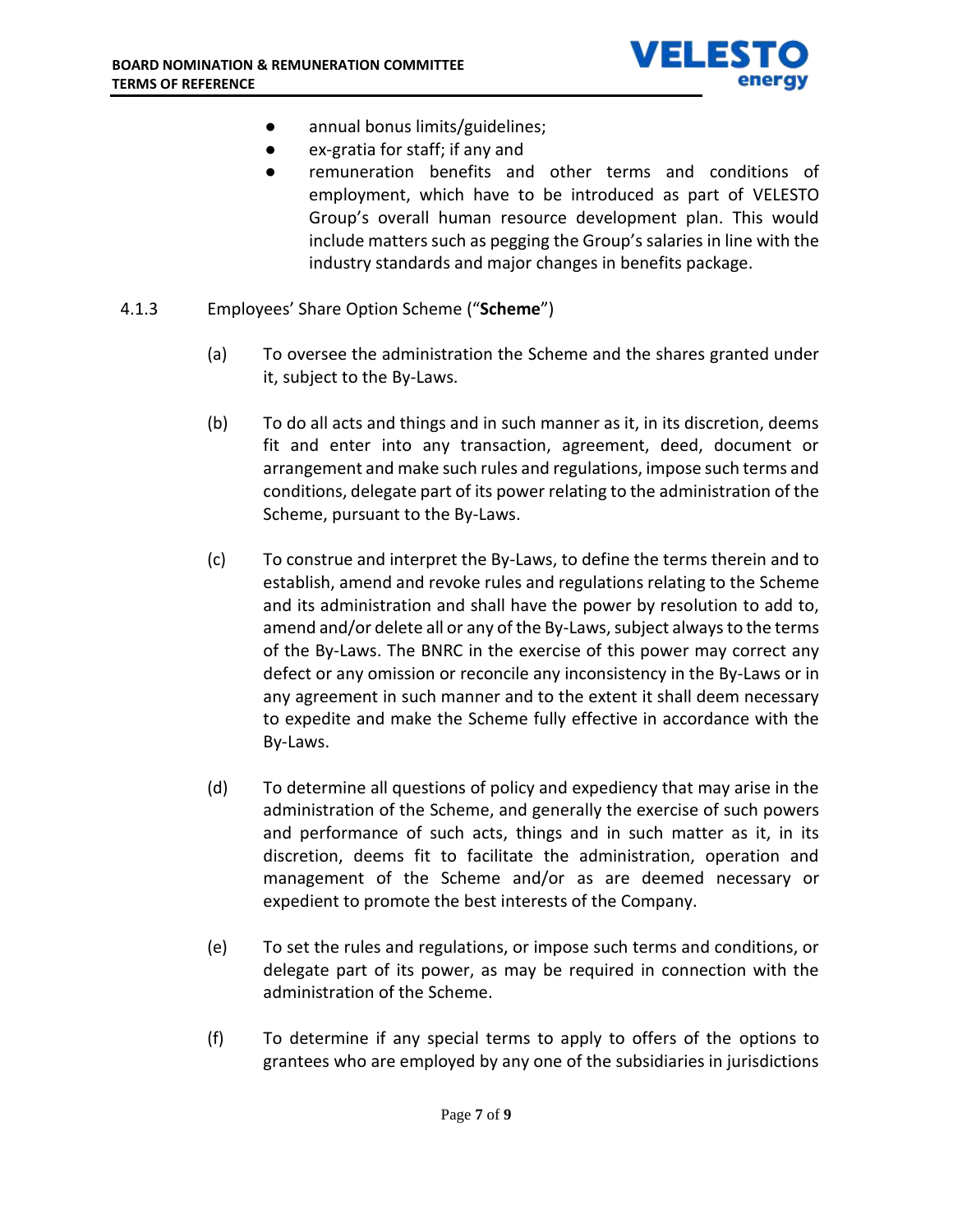

outside Malaysia as may be considered necessary or appropriate to accommodate for differences in applicable law, tax, policy or custom and the approval of such supplements to or amendments, restatements or alternate versions of the Scheme made in relation thereto.

- (g) To extend, at the BNRC's discretion, the period of any offer for the Scheme Shares which would have otherwise lapsed and become null and void in accordance with the provisions of the By-Laws.
- (h) To process and approve the acceptance forms and other documents of the Scheme, which have been completed and submitted in accordance with the terms of the By-Laws.
- (i) The following matters shall be matters reserved for the Board:
	- The determination and approval of grants of options to the President and/or any other Executive Directors of the Company pursuant to the Scheme.
	- The determination of all other matters relating to or in connection with the Scheme as the Board may in its discretion consider to be necessary or desirable for giving full effect to the Scheme.

## **5.0 MEETINGS, QUORUM AND PROCEDURES**

- 5.1 (a) Meeting may be held as and when necessary.
	- (b) The quorum for each meeting is three (3).
	- (c) The BNRC meeting shall be conducted separately and not be combined with the main board meeting.
	- (d) The members may join meetings via the Company's approved method of communication, which include telecommunication, videoconferencing and/or other equivalent mode of online communications.
	- (e) The BNRC may invite the President and/or the officers of VELESTO Group to attend the meeting.
	- (f) The BNRC will decide on its own procedures and other administrative arrangements.